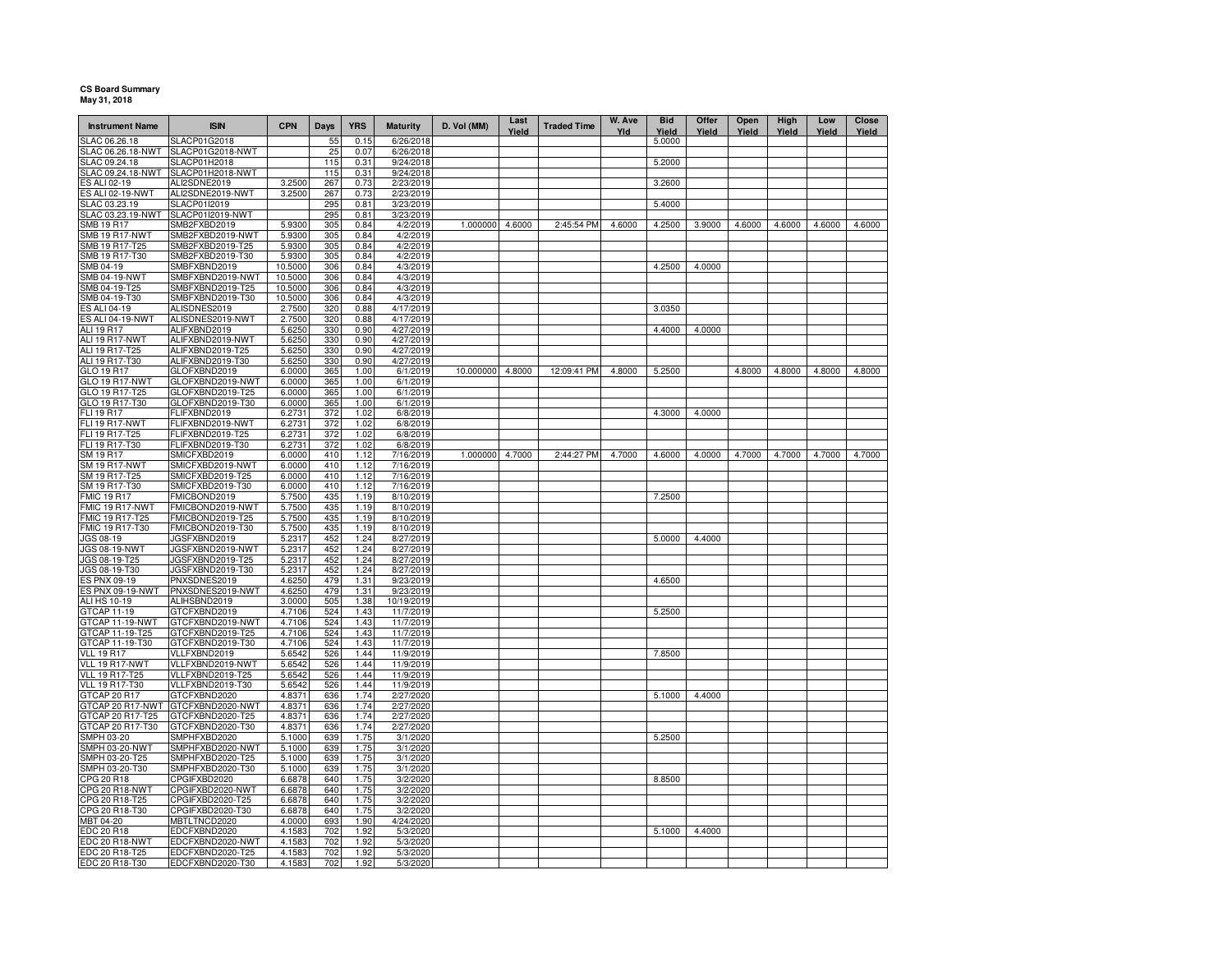| <b>Instrument Name</b>           | <b>ISIN</b>                      | <b>CPN</b>       | Days       | <b>YRS</b>   | <b>Maturity</b>        | D. Vol (MM)     | Last<br>Yield | <b>Traded Time</b> | W. Ave<br>Yld | <b>Bid</b><br>Yield | Offer<br>Yield | Open<br>Yield | High<br>Yield | Low<br>Yield | Close<br>Yield |
|----------------------------------|----------------------------------|------------------|------------|--------------|------------------------|-----------------|---------------|--------------------|---------------|---------------------|----------------|---------------|---------------|--------------|----------------|
| <b>ES SMC 05-20</b>              | SMCSDNES2020                     | 5.2500           | 724        | 1.98         | 5/25/2020              |                 |               |                    |               | 5.2500              |                |               |               |              |                |
| <b>ES SMC 05-20-NWT</b>          | SMCSDNES2020-NWT                 | 5.2500           | 724        | 1.98         | 5/25/2020              |                 |               |                    |               |                     |                |               |               |              |                |
| PNB 06-20                        | PNBLTNCD2020                     | 4.1250           | 742        | 2.03         | 6/12/2020              |                 |               |                    |               |                     |                |               |               |              |                |
| RCB 06-20                        | RCBLTNCD2020                     | 4.1250           | 749        | 2.05         | 6/19/2020              |                 |               |                    |               |                     |                |               |               |              |                |
| GLO 20 R18                       | GLOFXBND2020                     | 4.8875           | 777        | 2.13         | 7/17/2020              |                 |               |                    |               | 5.1000              | 4.4000         |               |               |              |                |
| GLO 20 R18-NWT                   | GLOFXBND2020-NWT                 | 4.8875           | 777        | 2.13         | 7/17/2020              |                 |               |                    |               |                     |                |               |               |              |                |
| GLO 20 R18-T25                   | GLOFXBND2020-T25                 | 4.8875           | 777        | 2.13         | 7/17/2020              |                 |               |                    |               |                     |                |               |               |              |                |
| GLO 20 R18-T30                   | GLOFXBND2020-T30                 | 4.8875           | 777        | 2.13         | 7/17/2020              |                 |               |                    |               |                     |                |               |               |              |                |
| <b>SLTC 20 R18</b>               | SLTCFXBD2020                     | 4.9925           | 813        | 2.23         | 8/22/2020              |                 |               |                    |               | 8.4500              |                |               |               |              |                |
| SLTC 20 R18-NWT                  | SLTCFXBD2020-NWT                 | 4.9925           | 813        | 2.23         | 8/22/2020              |                 |               |                    |               |                     |                |               |               |              |                |
| <b>SLTC 20 R18-T25</b>           | SLTCFXBD2020-T25                 | 4.9925           | 813        | 2.23         | 8/22/2020              |                 |               |                    |               |                     |                |               |               |              |                |
| SLTC 20 R18-T30                  | SLTCFXBD2020-T30                 | 4.9925<br>3.7500 | 813        | 2.23         | 8/22/2020<br>10/6/2020 |                 |               |                    |               | 7.7500              |                |               |               |              |                |
| BDO 10-20<br>ALI 20 R19          | BDO2LTNC2020<br>ALIFXBND2020     | 4.6250           | 858<br>862 | 2.35<br>2.36 | 10/10/2020             |                 |               |                    |               | 5.3000              | 4.6000         |               |               |              |                |
| ALI 20 R19-NWT                   | ALIFXBND2020-NWT                 | 4.6250           | 862        | 2.36         | 10/10/2020             |                 |               |                    |               |                     |                |               |               |              |                |
| ALI 20 R19-T25                   | ALIFXBND2020-T25                 | 4.6250           | 862        | 2.36         | 10/10/2020             |                 |               |                    |               |                     |                |               |               |              |                |
| ALI 20 R19-T30                   | ALIFXBND2020-T30                 | 4.6250           | 862        | 2.36         | 10/10/2020             |                 |               |                    |               |                     |                |               |               |              |                |
| <b>HOUSE 10-20</b>               | HOUSEFBD2020                     | 6.2080           | 868        | 2.38         | 10/16/2020             |                 |               |                    |               | 5.7500              | 5.3000         |               |               |              |                |
| HOUSE 10-20-NWT                  | HOUSEFBD2020-NWT                 | 6.2080           | 868        | 2.38         | 10/16/2020             |                 |               |                    |               |                     |                |               |               |              |                |
| HOUSE 10-20-T25                  | HOUSEFBD2020-T25                 | 6.2080           | 868        | 2.38         | 10/16/2020             |                 |               |                    |               |                     |                |               |               |              |                |
| HOUSE 10-20-T30                  | HOUSEFBD2020-T30                 | 6.2080           | 868        | 2.38         | 10/16/2020             |                 |               |                    |               |                     |                |               |               |              |                |
| AEV 11-20                        | AEV2FXBD2020                     | 4.4722           | 889        | 2.43         | 11/6/2020              | 2.000000        | 4.7750        | 2:26:54 PM         | 4.7750        | 5.5000              | 4.7000         | 4.7750        | 4.7750        | 4.7750       | 4.7750         |
| <b>AEV 11-20-NWT</b>             | AEV2FXBD2020-NWT                 | 4.4722           | 889        | 2.43         | 11/6/2020              |                 |               |                    |               |                     |                |               |               |              |                |
| AEV 11-20-T25                    | AEV2FXBD2020-T25                 | 4.4722           | 889        | 2.43         | 11/6/2020              |                 |               |                    |               |                     |                |               |               |              |                |
| AEV 11-20-T30                    | AEV2FXBD2020-T30                 | 4.4722           | 889        | 2.43         | 11/6/2020              |                 |               |                    |               |                     |                |               |               |              |                |
| FLI 20 R19                       | FLIFXBND2020                     | 4.8562           | 891        | 2.44         | 11/8/2020              |                 |               |                    |               | 5.5000              | 4.7000         |               |               |              |                |
| FLI 20 R19-NWT                   | FLIFXBND2020-NWT                 | 4.8562           | 891        | 2.44         | 11/8/2020              |                 |               |                    |               |                     |                |               |               |              |                |
| FLI 20 R19-T25                   | FLIFXBND2020-T25                 | 4.8562           | 891        | 2.44         | 11/8/2020              |                 |               |                    |               |                     |                |               |               |              |                |
| FLI 20 R19-T30                   | FLIFXBND2020-T30                 | 4.8562           | 891        | 2.44         | 11/8/2020              |                 |               |                    |               |                     |                |               |               |              |                |
| <b>AEV 20 R19</b>                | AEVFXBND2020                     | 4.4125           | 904        | 2.48         | 11/21/2020             |                 |               |                    |               | 5.5000              | 4.7000         |               |               |              |                |
| AEV 20 R19-NWT                   | AEVFXBND2020-NWT                 | 4.4125           | 904        | 2.48         | 11/21/2020             |                 |               |                    |               |                     |                |               |               |              |                |
| AEV 20 R19-T25                   | AEVFXBND2020-T25                 | 4.4125           | 904        | 2.48         | 11/21/2020             |                 |               |                    |               |                     |                |               |               |              |                |
| AEV 20 R19-T30                   | AEVFXBND2020-T30                 | 4.4125           | 904        | 2.48         | 11/21/2020             |                 |               |                    |               |                     |                |               |               |              |                |
| MER 20 P19                       | MERFXBND2020                     | 4.3750           | 925        | 2.53         | 12/12/2020             |                 |               |                    |               | 5.5000              |                |               |               |              |                |
| <b>MER 20 P19-NWT</b>            | MERFXBND2020-NWT                 | 4.3750           | 925        | 2.53         | 12/12/2020             |                 |               |                    |               |                     |                |               |               |              |                |
| MER 20 P19-T25                   | MERFXBND2020-T25                 | 4.3750           | 925        | 2.53         | 12/12/2020             |                 |               |                    |               |                     |                |               |               |              |                |
| MER 20 P19-T30                   | MERFXBND2020-T30                 | 4.3750           | 925        | 2.53         | 12/12/2020             |                 |               |                    |               |                     |                |               |               |              |                |
| <b>TEL 21 R19</b>                | TELFXBND2021                     | 5.2250           | 981        | 2.69         | 2/6/2021               |                 |               |                    |               | 5.7500              |                |               |               |              |                |
| <b>TEL 21 R19-NWT</b>            | TELFXBND2021-NWT                 | 5.2250           | 981        | 2.69         | 2/6/2021               |                 |               |                    |               |                     |                |               |               |              |                |
| TEL 21 R19-T25                   | TELFXBND2021-T25                 | 5.2250           | 981        | 2.69         | 2/6/2021               |                 |               |                    |               |                     |                |               |               |              |                |
| TEL 21 R19-T30                   | TELFXBND2021-T30                 | 5.2250           | 981        | 2.69         | 2/6/2021               |                 |               |                    |               | 8.5000              | 7.0000         |               |               |              |                |
| ABS 21 R19                       | ABSFXBND2021<br>ABSFXBND2021-NWT | 5.3350           | 985<br>985 | 2.70<br>2.70 | 2/10/2021              |                 |               |                    |               |                     |                |               |               |              |                |
| ABS 21 R19-NWT<br>ABS 21 R19-T25 | ABSFXBND2021-T25                 | 5.3350<br>5.3350 | 985        | 2.70         | 2/10/2021<br>2/10/2021 |                 |               |                    |               |                     |                |               |               |              |                |
| ABS 21 R19-T30                   | ABSFXBND2021-T30                 | 5.3350           | 985        | 2.70         | 2/10/2021              |                 |               |                    |               |                     |                |               |               |              |                |
| <b>ROCK 21 R19</b>               | ROCKFXBD2021                     | 5.0932           | 990        | 2.71         | 2/15/2021              |                 |               |                    |               | 5.6500              | 5.0000         |               |               |              |                |
| ROCK 21 R19-NWT                  | ROCKFXBD2021-NWT                 | 5.0932           | 990        | 2.71         | 2/15/2021              |                 |               |                    |               |                     |                |               |               |              |                |
| ROCK 21 R19-T25                  | ROCKFXBD2021-T25                 | 5.0932           | 990        | 2.71         | 2/15/2021              |                 |               |                    |               |                     |                |               |               |              |                |
| ROCK 21 R19-T30                  | ROCKFXBD2021-T30                 | 5.0932           | 990        | 2.71         | 2/15/2021              |                 |               |                    |               |                     |                |               |               |              |                |
| SMPH 02-21                       | SMPH2FBD2021                     | 4.5095           | 1000       | 2.74         | 2/25/2021              | 0.800000        | 4.8000        | 3:30:29 PM         | 4.8000        | 5.8000              |                | 4.8000        | 4.8000        | 4.8000       | 4.8000         |
| <b>SMPH 02-21-NWT</b>            | SMPH2FBD2021-NWT                 | 4.5095           | 1000       | 2.74         | 2/25/2021              |                 |               |                    |               |                     |                |               |               |              |                |
| SMPH 02-21-T25                   | SMPH2FBD2021-T25                 | 4.5095           | 1000       | 2.74         | 2/25/2021              |                 |               |                    |               |                     |                |               |               |              |                |
| SMPH 02-21-T30                   | SMPH2FBD2021-T30                 | 4.5095           | 1000       | 2.74         | 2/25/2021              |                 |               |                    |               |                     |                |               |               |              |                |
| <b>JGS 21 R19</b>                | JGSFXBND2021                     | 5.2442           | 1002       | 2.74         | 2/27/2021              | 0.700000 5.1250 |               | 2:13:30 PM         |               | 5.6000              | 5.0000         | 5.1250        | 5.1250        | 5.1250       | 5.1250         |
| <b>JGS 21 R19-NWT</b>            | JGSFXBND2021-NWT                 | 5.2442           | 1002       | 2.74         | 2/27/2021              |                 |               |                    |               |                     |                |               |               |              |                |
| JGS 21 R19-T25                   | JGSFXBND2021-T25                 | 5.2442           | 1002       | 2.74         | 2/27/2021              |                 |               |                    |               |                     |                |               |               |              |                |
| JGS 21 R19-T30                   | JGSFXBND2021-T30                 | 5.2442           | 1002       | 2.74         | 2/27/2021              |                 |               |                    |               |                     |                |               |               |              |                |
| <b>SLI 21 R18</b>                | SLIFXBND2021                     | 6.7150           | 1025       | 2.81         | 3/22/2021              |                 |               |                    |               | 6.7000              |                |               |               |              |                |
| SLI 21 R18-NWT                   | SLIFXBND2021-NWT                 | 6.7150           | 1025       | 2.81         | 3/22/2021              |                 |               |                    |               |                     |                |               |               |              |                |
| SLI 21 R18-T25                   | SLIFXBND2021-T25                 | 6.7150           | 1025       | 2.81         | 3/22/2021              |                 |               |                    |               |                     |                |               |               |              |                |
| SLI 21 R18-T30                   | SLIFXBND2021-T30                 | 6.7150           | 1025       | 2.81         | 3/22/2021              |                 |               |                    |               |                     |                |               |               |              |                |
| <b>MNTC 21 R19</b>               | MNTCFXBD2021                     | 5.0700           | 1034       | 2.83         | 3/31/2021              |                 |               |                    |               | 5.7500              |                |               |               |              |                |
| MNTC 21 R19-NWT                  | MNTCFXBD2021-NWT                 | 5.0700           | 1034       | 2.83         | 3/31/2021              |                 |               |                    |               |                     |                |               |               |              |                |
| MNTC 21 R19-T25                  | MNTCFXBD2021-T25                 | 5.0700           | 1034       | 2.83         | 3/31/2021              |                 |               |                    |               |                     |                |               |               |              |                |
| MNTC 21 R19-T30                  | MNTCFXBD2021-T30                 | 5.0700           | 1034       | 2.83         | 3/31/2021              |                 |               |                    |               |                     |                |               |               |              |                |
| SMB 21 R19                       | SMBFXBND2021                     | 5.5000           | 1036       | 2.84         | 4/2/2021               |                 |               |                    |               | 6.0000              | 5.2000         |               |               |              |                |
| SMB 21 R19-NWT                   | SMBFXBND2021-NWT                 | 5.5000           | 1036       | 2.84         | 4/2/2021               |                 |               |                    |               |                     |                |               |               |              |                |
| SMB 21 R19-T25                   | SMBFXBND2021-T25                 | 5.5000           | 1036       | 2.84         | 4/2/2021               |                 |               |                    |               |                     |                |               |               |              |                |
| SMB 21 R19-T30                   | SMBFXBND2021-T30                 | 5.5000           | 1036       | 2.84         | 4/2/2021               |                 |               |                    |               |                     |                |               |               |              |                |
| LBP 04-21                        | LBPLTNCD2021                     | 3.7500           | 1043       | 2.86         | 4/9/2021               |                 |               |                    |               |                     |                |               |               |              |                |
| <b>VLL 21 R19</b>                | VLLFXBND2021                     | 5.9437           | 1073       | 2.94         | 5/9/2021               |                 |               |                    |               | 8.1000              |                |               |               |              |                |
| VLL 21 R19-NWT                   | VLLFXBND2021-NWT                 | 5.9437           | 1073       | 2.94         | 5/9/2021               |                 |               |                    |               |                     |                |               |               |              |                |
| VLL 21 R19-T25                   | VLLFXBND2021-T25                 | 5.9437           | 1073       | 2.94         | 5/9/2021               |                 |               |                    |               |                     |                |               |               |              |                |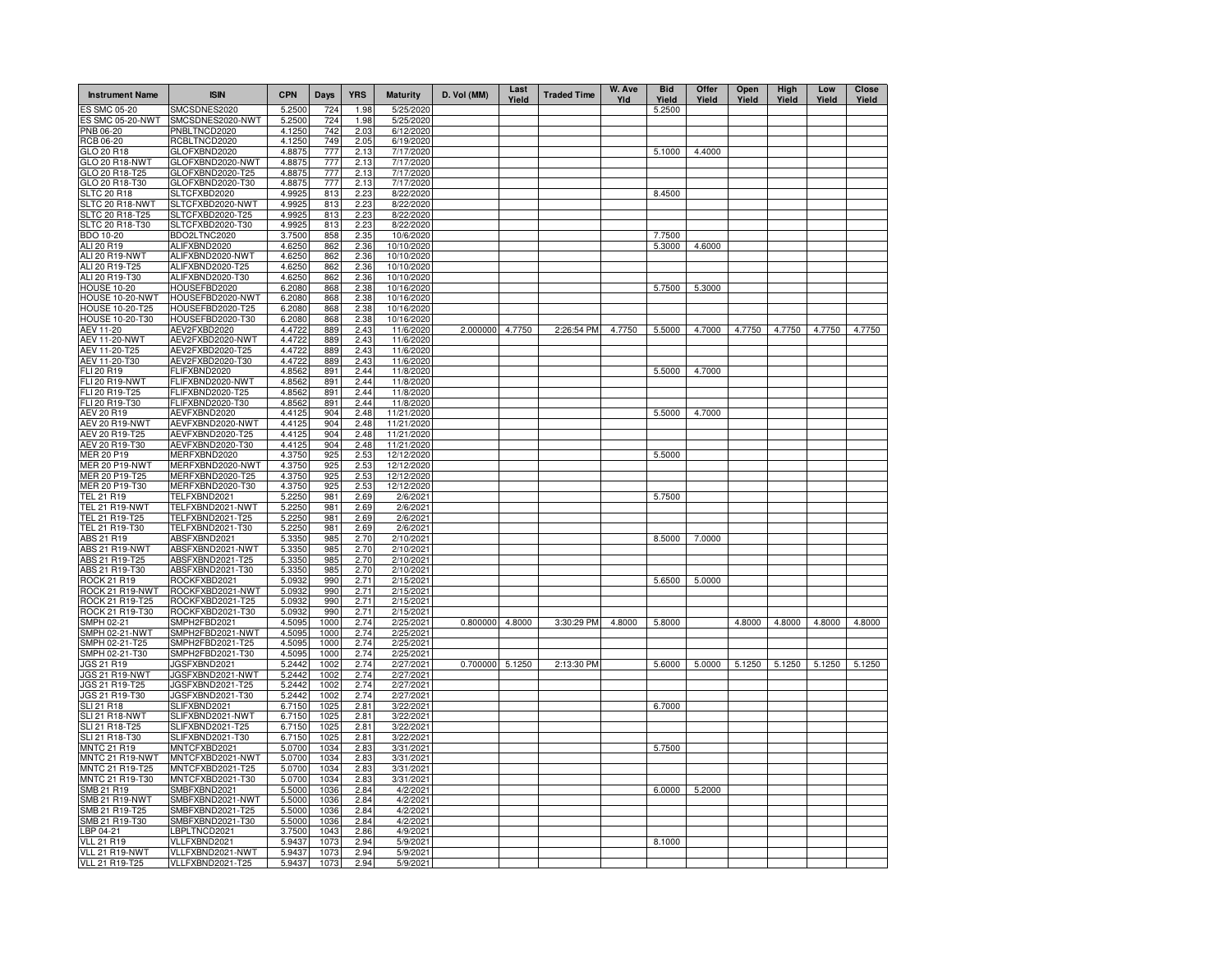| <b>Instrument Name</b>                 | <b>ISIN</b>                      | <b>CPN</b>       | Days         | <b>YRS</b>   | <b>Maturity</b>          | D. Vol (MM)     | Last<br>Yield | <b>Traded Time</b> | W. Ave<br>YId | <b>Bid</b><br>Yield | Offer<br>Yield | Open<br>Yield | High<br>Yield | Low<br>Yield | <b>Close</b><br>Yield |
|----------------------------------------|----------------------------------|------------------|--------------|--------------|--------------------------|-----------------|---------------|--------------------|---------------|---------------------|----------------|---------------|---------------|--------------|-----------------------|
| <b>VLL 21 R19-T30</b>                  | VLLFXBND2021-T30                 | 5.9437           | 1073         | 2.94         | 5/9/2021                 |                 |               |                    |               |                     |                |               |               |              |                       |
| AC 05-21                               | ACFXBOND2021                     | 6.8000           | 1076         | 2.95         | 5/12/2021                |                 |               |                    |               | 5.7000              | 4.9000         |               |               |              |                       |
| AC 05-21-NWT                           | ACFXBOND2021-NWT                 | 6.8000           | 1076         | 2.95         | 5/12/2021                |                 |               |                    |               |                     |                |               |               |              |                       |
| AC 05-21-T25                           | ACFXBOND2021-T25                 | 6.8000           | 1076         | 2.95         | 5/12/2021                |                 |               |                    |               |                     |                |               |               |              |                       |
| AC 05-21-T30                           | ACFXBOND2021-T30                 | 6.8000           | 1076         | 2.95         | 5/12/2021                |                 |               |                    |               |                     |                |               |               |              |                       |
| SM 21 R19<br>SM 21 R19-NWT             | SMICFXBD2021<br>SMICFXBD2021-NWT | 5.2958<br>5.2958 | 1083<br>1083 | 2.97<br>2.97 | 5/19/2021<br>5/19/2021   | 2.000000        | 5.0000        | 3:18:00 PM         |               | 5.2000              |                | 5.0000        | 5.0000        | 5.0000       | 5.0000                |
| SM 21 R19-T25                          | SMICFXBD2021-T25                 | 5.2958           | 1083         | 2.97         | 5/19/2021                |                 |               |                    |               |                     |                |               |               |              |                       |
| SM 21 R19-T30                          | SMICFXBD2021-T30                 | 5.2958           | 1083         | 2.97         | 5/19/2021                |                 |               |                    |               |                     |                |               |               |              |                       |
| CHI 21 R19                             | CHIFXBND2021                     | 5.3200           | 1101         | 3.01         | 6/6/2021                 | 0.200000        | 5.5000        | 10:00:53 AM        |               | 5.6000              |                | 5.5000        | 5.5000        | 5.5000       | 5.5000                |
| CHI 21 R19-NWT                         | CHIFXBND2021-NWT                 | 5.3200           | 1101         | 3.01         | 6/6/2021                 |                 |               |                    |               |                     |                |               |               |              |                       |
| CHI 21 R19-T25                         | CHIFXBND2021-T25                 | 5.3200           | 1101         | 3.01         | 6/6/2021                 |                 |               |                    |               |                     |                |               |               |              |                       |
| CHI 21 R19-T30                         | CHIFXBND2021-T30                 | 5.3200           | 1101         | 3.01         | 6/6/2021                 |                 |               |                    |               |                     |                |               |               |              |                       |
| <b>SMCGP 21 R19</b>                    | SMCGPFBD2021                     | 4.3458           | 1136         | 3.11         | 7/11/2021                |                 |               |                    |               | 5.8000              | 4.9000         |               |               |              |                       |
| SMCGP 21 R19-NWT                       | SMCGPFBD2021-NWT                 | 4.3458           | 1136         | 3.11         | 7/11/2021                |                 |               |                    |               |                     |                |               |               |              |                       |
| SMCGP 21 R19-T25                       | SMCGPFBD2021-T25                 | 4.3458           | 1136         | 3.11         | 7/11/2021                |                 |               |                    |               |                     |                |               |               |              |                       |
| SMCGP 21 R19-T30                       | SMCGPFBD2021-T30                 | 4.3458           | 1136         | 3.11         | 7/11/2021                |                 |               |                    |               |                     |                |               |               |              |                       |
| GTCAP 21 R19                           | GTCFXBND2021                     | 5.1965           | 1163         | 3.18         | 8/7/2021                 |                 |               |                    |               | 7.9000              |                |               |               |              |                       |
| GTCAP 21 R19-NWT                       | GTCFXBND2021-NWT                 | 5.1965           | 1163         | 3.18         | 8/7/2021                 |                 |               |                    |               |                     |                |               |               |              |                       |
| GTCAP 21 R19-T25                       | GTCFXBND2021-T25                 | 5.1965           | 1163         | 3.18         | 8/7/2021                 |                 |               |                    |               |                     |                |               |               |              |                       |
| GTCAP 21 R19-T30<br><b>SMPH 21 R19</b> | GTCFXBND2021-T30<br>SMPHFXBD2021 | 5.1965<br>5.2006 | 1163<br>1188 | 3.18<br>3.25 | 8/7/2021<br>9/1/2021     |                 |               |                    |               | 6.0000              |                |               |               |              |                       |
| SMPH 21 R19-NWT                        | SMPHFXBD2021-NWT                 | 5.2006           | 1188         | 3.25         | 9/1/2021                 |                 |               |                    |               |                     |                |               |               |              |                       |
| SMPH 21 R19-T25                        | SMPHFXBD2021-T25                 | 5.2006           | 1188         | 3.25         | 9/1/2021                 |                 |               |                    |               |                     |                |               |               |              |                       |
| SMPH 21 R19-T30                        | SMPHFXBD2021-T30                 | 5.2006           | 1188         | 3.25         | 9/1/2021                 |                 |               |                    |               |                     |                |               |               |              |                       |
| CPG 21 R20                             | CPGIFXBD2021                     | 6.9758           | 1189         | 3.26         | 9/2/2021                 |                 |               |                    |               | 8.5000              |                |               |               |              |                       |
| <b>CPG 21 R20-NWT</b>                  | CPGIFXBD2021-NWT                 | 6.9758           | 1189         | 3.26         | 9/2/2021                 |                 |               |                    |               |                     |                |               |               |              |                       |
| CPG 21 R20-T25                         | CPGIFXBD2021-T25                 | 6.9758           | 1189         | 3.26         | 9/2/2021                 |                 |               |                    |               |                     |                |               |               |              |                       |
| CPG 21 R20-T30                         | CPGIFXBD2021-T30                 | 6.9758           | 1189         | 3.26         | 9/2/2021                 |                 |               |                    |               |                     |                |               |               |              |                       |
| AP 21 R19                              | APCFXBND2021                     | 5.2050           | 1197         | 3.28         | 9/10/2021                |                 |               |                    |               | 5.8500              |                |               |               |              |                       |
| AP 21 R19-NWT                          | APCFXBND2021-NWT                 | 5.2050           | 1197         | 3.28         | 9/10/2021                |                 |               |                    |               |                     |                |               |               |              |                       |
| AP 21 R19-T25                          | APCFXBND2021-T25                 | 5.2050           | 1197         | 3.28         | 9/10/2021                |                 |               |                    |               |                     |                |               |               |              |                       |
| AP 21 R19-T30                          | APCFXBND2021-T30                 | 5.2050           | 1197         | 3.28         | 9/10/2021                |                 |               |                    |               |                     |                |               |               |              |                       |
| PCOR 21 R19                            | PCORFXBD2021                     | 4.0032           | 1244         | 3.41         | 10/27/2021               |                 |               |                    |               | 5.6000              | 5.0000         |               |               |              |                       |
| PCOR 21 R19-NWT                        | PCORFXBD2021-NWT                 | 4.0032           | 1244         | 3.41         | 10/27/2021               |                 |               |                    |               |                     |                |               |               |              |                       |
| PCOR 21 R19-T25                        | PCORFXBD2021-T25                 | 4.0032           | 1244         | 3.41         | 10/27/2021               |                 |               |                    |               |                     |                |               |               |              |                       |
| PCOR 21 R19-T30<br>MBT 11-21           | PCORFXBD2021-T30<br>MBTLTNCD2021 | 4.0032<br>4.2500 | 1244<br>1269 | 3.41<br>3.47 | 10/27/2021<br>11/21/2021 |                 |               |                    |               |                     |                |               |               |              |                       |
| FLI 21 R20                             | FLIFXBND2021                     | 5.4000           | 1282         | 3.51         | 12/4/2021                |                 |               |                    |               | 5.7000              | 5.0000         |               |               |              |                       |
| <b>FLI 21 R20-NWT</b>                  | FLIFXBND2021-NWT                 | 5.4000           | 1282         | 3.51         | 12/4/2021                |                 |               |                    |               |                     |                |               |               |              |                       |
| FLI 21 R20-T25                         | FLIFXBND2021-T25                 | 5.4000           | 1282         | 3.51         | 12/4/2021                |                 |               |                    |               |                     |                |               |               |              |                       |
| FLI 21 R20-T30                         | FLIFXBND2021-T30                 | 5.4000           | 1282         | 3.51         | 12/4/2021                |                 |               |                    |               |                     |                |               |               |              |                       |
| RLC 02-22                              | RLCFXBND2022                     | 4.8000           | 1363         | 3.73         | 2/23/2022                |                 |               |                    |               | 5.6000              | 5.0000         |               |               |              |                       |
| <b>RLC 02-22-NWT</b>                   | RLCFXBND2022-NWT                 | 4.8000           | 1363         | 3.73         | 2/23/2022                |                 |               |                    |               |                     |                |               |               |              |                       |
| RLC 02-22-T25                          | RLCFXBND2022-T25                 | 4.8000           | 1363         | 3.73         | 2/23/2022                |                 |               |                    |               |                     |                |               |               |              |                       |
| RLC 02-22-T30                          | RLCFXBND2022-T30                 | 4.8000           | 1363         | 3.73         | 2/23/2022                |                 |               |                    |               |                     |                |               |               |              |                       |
| <b>SMC 22 R20</b>                      | SMCFXBND2022                     | 4.8243           | 1369         | 3.75         | 3/1/2022                 |                 |               |                    |               | 6.5000              |                |               |               |              |                       |
| <b>SMC 22 R20-NWT</b>                  | SMCFXBND2022-NWT                 | 4.8243           | 1369         | 3.75         | 3/1/2022                 |                 |               |                    |               |                     |                |               |               |              |                       |
| SMC 22 R20-T25                         | SMCFXBND2022-T25                 | 4.8243           | 1369         | 3.75         | 3/1/2022                 |                 |               |                    |               |                     |                |               |               |              |                       |
| SMC 22 R20-T30                         | SMCFXBND2022-T30<br>SMBFXBND2022 | 4.8243<br>6.6000 | 1369<br>1401 | 3.75         | 3/1/2022                 |                 |               |                    |               |                     |                |               |               |              |                       |
| SMB 22 R19<br><b>SMB 22 R19-NWT</b>    | SMBFXBND2022-NWT                 |                  | 1401         | 3.84<br>3.84 | 4/2/2022<br>4/2/2022     |                 |               |                    |               | 5.6500              | 5.5000         |               |               |              |                       |
| SMB 22 R19-T25                         | SMBFXBND2022-T25                 | 6.6000<br>6.6000 | 1401         | 3.84         | 4/2/2022                 |                 |               |                    |               |                     |                |               |               |              |                       |
| SMB 22 R19-T30                         | SMBFXBND2022-T30                 | 6.6000           | 1401         | 3.84         | 4/2/2022                 |                 |               |                    |               |                     |                |               |               |              |                       |
| SMC 04-22 R20                          | SMC2FXBD2022                     | 5.1923           | 1406         | 3.85         | 4/7/2022                 | 2.000000 5.2500 |               | 2:57:09 PM         |               | 5.8000              |                | 5.2500        | 5.2500        | 5.2500       | 5.2500                |
| SMC 04-22 R20-NWT                      | SMC2FXBD2022-NWT                 | 5.1923           | 1406         | 3.85         | 4/7/2022                 |                 |               |                    |               |                     |                |               |               |              |                       |
| SMC 04-22 R20-T25                      | SMC2FXBD2022-T25                 | 5.1923           | 1406         | 3.85         | 4/7/2022                 |                 |               |                    |               |                     |                |               |               |              |                       |
| SMC 04-22 R20-T30                      | SMC2FXBD2022-T30                 | 5.1923           | 1406         | 3.85         | 4/7/2022                 |                 |               |                    |               |                     |                |               |               |              |                       |
| ALI 22 R19                             | ALIFXBND2022                     | 6.0000           | 1426         | 3.90         | 4/27/2022                |                 |               |                    |               | 6.0000              | 5.3000         |               |               |              |                       |
| ALI 22 R19-NWT                         | ALIFXBND2022-NWT                 | 6.0000           | 1426         | 3.90         | 4/27/2022                |                 |               |                    |               |                     |                |               |               |              |                       |
| ALI 22 R19-T25                         | ALIFXBND2022-T25                 | 6.0000           | 1426         | 3.90         | 4/27/2022                |                 |               |                    |               |                     |                |               |               |              |                       |
| ALI 22 R19-T30                         | ALIFXBND2022-T30                 | 6.0000           | 1426         | 3.90         | 4/27/2022                |                 |               |                    |               |                     |                |               |               |              |                       |
| ALI 22 4.5                             | ALI2FXBD2022                     | 4.5000           | 1428         | 3.91         | 4/29/2022                |                 |               |                    |               | 5.9250              | 5.3000         |               |               |              |                       |
| ALI 22 4.5-NWT                         | ALI2FXBD2022-NWT                 | 4.5000           | 1428         | 3.91         | 4/29/2022                |                 |               |                    |               |                     |                |               |               |              |                       |
| ALI 22 4.5-T25                         | ALI2FXBD2022-T25                 | 4.5000           | 1428         | 3.91         | 4/29/2022                |                 |               |                    |               |                     |                |               |               |              |                       |
| ALI 22 4.5-T30                         | ALI2FXBD2022-T30<br>PSBLTNCD2022 | 4.5000<br>3.5000 | 1428<br>1429 | 3.91<br>3.91 | 4/29/2022<br>4/30/2022   |                 |               |                    |               |                     |                |               |               |              |                       |
| PSB 04-22<br>CHIB 05-22                | CHIBLTNC2022                     | 3.2500           | 1447         | 3.96         | 5/18/2022                |                 |               |                    |               |                     |                |               |               |              |                       |
| <b>SLTC 22 R20</b>                     | SLTCFXBD2022                     | 5.5796           | 1451         | 3.97         | 5/22/2022                |                 |               |                    |               | 6.1000              | 5.4000         |               |               |              |                       |
| SLTC 22 R20-NWT                        | SLTCFXBD2022-NWT                 | 5.5796           | 1451         | 3.97         | 5/22/2022                |                 |               |                    |               |                     |                |               |               |              |                       |
| SLTC 22 R20-T25                        | SLTCFXBD2022-T25                 | 5.5796           | 1451         | 3.97         | 5/22/2022                |                 |               |                    |               |                     |                |               |               |              |                       |
| SLTC 22 R20-T30                        | SLTCFXBD2022-T30                 | 5.5796           | 1451         | 3.97         | 5/22/2022                |                 |               |                    |               |                     |                |               |               |              |                       |
| PNB 06-22                              | PNBLTNCD2022                     | 3.2500           | 1466         | 4.01         | 6/6/2022                 |                 |               |                    |               |                     |                |               |               |              |                       |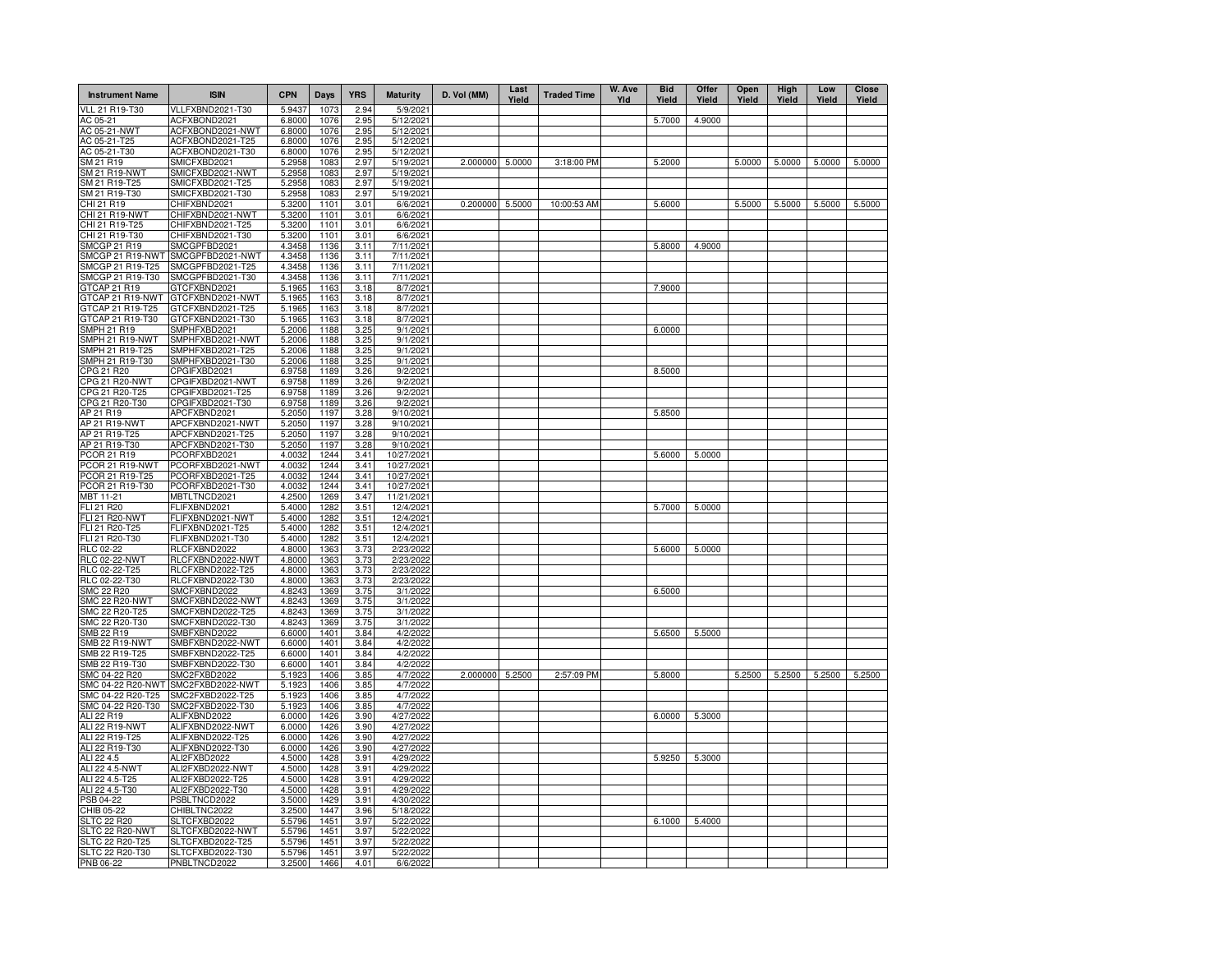| <b>Instrument Name</b>                  | <b>ISIN</b>                          | <b>CPN</b>       | Days         | <b>YRS</b>   | <b>Maturity</b>          | D. Vol (MM)      | Last<br>Yield | <b>Traded Time</b> | W. Ave<br>YId | <b>Bid</b><br>Yield | Offer<br>Yield | Open<br>Yield | High<br>Yield | Low<br>Yield | <b>Close</b><br>Yield |
|-----------------------------------------|--------------------------------------|------------------|--------------|--------------|--------------------------|------------------|---------------|--------------------|---------------|---------------------|----------------|---------------|---------------|--------------|-----------------------|
| HOUSE 22 R20                            | HOUSEFBD2022                         | 6.1310           | 1506         | 4.12         | 7/16/2022                |                  |               |                    |               | 7.8500              |                |               |               |              |                       |
| HOUSE 22 R20-NWT                        | HOUSEFBD2022-NWT                     | 6.1310           | 1506         | 4.12         | 7/16/2022                |                  |               |                    |               |                     |                |               |               |              |                       |
| <b>HOUSE 22 R20-T25</b>                 | HOUSEFBD2022-T25                     | 6.1310           | 1506         | 4.12         | 7/16/2022                |                  |               |                    |               |                     |                |               |               |              |                       |
| <b>HOUSE 22 R20-T30</b>                 | HOUSEFBD2022-T30                     | 6.1310           | 1506         | 4.12         | 7/16/2022                |                  |               |                    |               |                     |                |               |               |              |                       |
| SM 22 R19<br><b>SM 22 R19-NWT</b>       | SMICFXBD2022<br>SMICFXBD2022-NWT     | 6.9442           | 1506         | 4.12         | 7/16/2022                |                  |               |                    |               | 5.6500              | 5.3000         |               |               |              |                       |
| SM 22 R19-T25                           | SMICFXBD2022-T25                     | 6.9442<br>6.9442 | 1506<br>1506 | 4.12<br>4.12 | 7/16/2022<br>7/16/2022   |                  |               |                    |               |                     |                |               |               |              |                       |
| SM 22 R19-T30                           | SMICFXBD2022-T30                     | 6.9442           | 1506         | 4.12         | 7/16/2022                |                  |               |                    |               |                     |                |               |               |              |                       |
| <b>AEV 22 R20</b>                       | AEVFXBND2022                         | 5.0056           | 1527         | 4.18         | 8/6/2022                 |                  |               |                    |               | 5.6500              |                |               |               |              |                       |
| <b>AEV 22 R20-NWT</b>                   | AEVFXBND2022-NWT                     | 5.0056           | 1527         | 4.18         | 8/6/2022                 |                  |               |                    |               |                     |                |               |               |              |                       |
| AEV 22 R20-T25                          | AEVFXBND2022-T25                     | 5.0056           | 1527         | 4.18         | 8/6/2022                 |                  |               |                    |               |                     |                |               |               |              |                       |
| AEV 22 R20-T30                          | AEVFXBND2022-T30                     | 5.0056           | 1527         | 4.18         | 8/6/2022                 |                  |               |                    |               |                     |                |               |               |              |                       |
| <b>FLI 22 R20</b>                       | FLIFXBND2022                         | 5.3567           | 1541         | 4.22         | 8/20/2022                |                  |               |                    |               | 6.0000              |                |               |               |              |                       |
| <b>FLI 22 R20-NWT</b>                   | FLIFXBND2022-NWT                     | 5.3567           | 1541         | 4.22         | 8/20/2022                |                  |               |                    |               |                     |                |               |               |              |                       |
| FLI 22 R20-T25                          | FLIFXBND2022-T25                     | 5.3567           | 1541         | 4.22         | 8/20/2022                |                  |               |                    |               |                     |                |               |               |              |                       |
| FLI 22 R20-T30                          | FLIFXBND2022-T30                     | 5.3567           | 1541         | 4.22         | 8/20/2022                |                  |               |                    |               |                     |                |               |               |              |                       |
| EW 09-22                                | EWBLTNCD2022                         | 4.0000           | 1573         | 4.31         | 9/21/2022                |                  |               |                    |               |                     |                |               |               |              |                       |
| PNB 10-22                               | PNB2LTNC2022                         | 3.7500           | 1609         | 4.41         | 10/27/2022               |                  |               |                    |               |                     |                |               |               |              |                       |
| CHIB 12-22                              | CHIB2LTN2022                         | 3.6500           | 1645         | 4.50         | 12/2/2022                |                  |               |                    |               |                     |                |               |               |              |                       |
| <b>RBANK 12-22</b>                      | RBANKLTN2022                         | 4.1250           | 1659         | 4.54         | 12/16/2022               |                  |               |                    |               |                     |                |               |               |              |                       |
| <b>SMCGP 22 R20</b><br>SMCGP 22 R20-NWT | SMCGPFBD2022<br>SMCGPFBD2022-NWT     | 5.3750           | 1665<br>1665 | 4.56         | 12/22/2022<br>12/22/2022 |                  |               |                    |               | 7.4000              |                |               |               |              |                       |
| SMCGP 22 R20-T25                        | SMCGPFBD2022-T25                     | 5.3750<br>5.3750 | 1665         | 4.56<br>4.56 | 12/22/2022               |                  |               |                    |               |                     |                |               |               |              |                       |
| SMCGP 22 R20-T30                        | SMCGPFBD2022-T30                     | 5.3750           | 1665         | 4.56         | 12/22/2022               |                  |               |                    |               |                     |                |               |               |              |                       |
| CPI 01-23 R20                           | CPIFXBND2023                         | 5.0496           | 1681         | 4.60         | 1/7/2023                 |                  |               |                    |               | 6.6000              |                |               |               |              |                       |
| CPI 01-23 R20-NWT                       | CPIFXBND2023-NWT                     | 5.0496           | 1681         | 4.60         | 1/7/2023                 |                  |               |                    |               |                     |                |               |               |              |                       |
| CPI 01-23 R20-T25                       | CPIFXBND2023-T25                     | 5.0496           | 1681         | 4.60         | 1/7/2023                 |                  |               |                    |               |                     |                |               |               |              |                       |
| CPI 01-23 R20-T30                       | CPIFXBND2023-T30                     | 5.0496           | 1681         | 4.60         | 1/7/2023                 |                  |               |                    |               |                     |                |               |               |              |                       |
| RCB 02-23                               | RCBLTNCD2023                         | 3.7500           | 1716         | 4.70         | 2/11/2023                |                  |               |                    |               |                     |                |               |               |              |                       |
| BDO 02-23                               | BDOLTNCD2023                         | 3.6250           | 1723         | 4.72         | 2/18/2023                |                  |               |                    |               |                     |                |               |               |              |                       |
| GTCAP 23 R20                            | GTCFXBND2023                         | 5.0937           | 1732         | 4.74         | 2/27/2023                |                  |               |                    |               | 7.8750              |                |               |               |              |                       |
| GTCAP 23 R20-NWT                        | GTCFXBND2023-NWT                     | 5.0937           | 1732         | 4.74         | 2/27/2023                |                  |               |                    |               |                     |                |               |               |              |                       |
| GTCAP 23 R20-T25                        | GTCFXBND2023-T25                     | 5.0937           | 1732         | 4.74         | 2/27/2023                |                  |               |                    |               |                     |                |               |               |              |                       |
| GTCAP 23 R20-T30                        | GTCFXBND2023-T30                     | 5.0937           | 1732         | 4.74         | 2/27/2023                |                  |               |                    |               |                     |                |               |               |              |                       |
| <b>SMPH 23 R21</b>                      | SMPHFXBD2023                         | 5.6630           | 1734         | 4.75         | 3/1/2023                 |                  |               |                    |               | 6.5000              |                |               |               |              |                       |
| SMPH 23 R21-NWT                         | SMPHFXBD2023-NWT                     | 5.6630           | 1734         | 4.75         | 3/1/2023                 |                  |               |                    |               |                     |                |               |               |              |                       |
| SMPH 23 R21-T25                         | SMPHFXBD2023-T25                     | 5.6630           | 1734         | 4.75         | 3/1/2023                 |                  |               |                    |               |                     |                |               |               |              |                       |
| SMPH 23 R21-T30                         | SMPHFXBD2023-T30                     | 5.6630           | 1734         | 4.75         | 3/1/2023                 |                  |               |                    |               |                     |                |               |               |              |                       |
| SMC 23 R21                              | SMCFXBND2023                         | 6.2500           | 1752         | 4.80         | 3/19/2023                |                  |               |                    |               | 6.3500              |                |               |               |              |                       |
| SMC 23 R21-NWT<br>SMC 23 R21-T25        | SMCFXBND2023-NWT<br>SMCFXBND2023-T25 | 6.2500<br>6.2500 | 1752<br>1752 | 4.80<br>4.80 | 3/19/2023<br>3/19/2023   |                  |               |                    |               |                     |                |               |               |              |                       |
| SMC 23 R21-T30                          | SMCFXBND2023-T30                     | 6.2500           | 1752         | 4.80         | 3/19/2023                |                  |               |                    |               |                     |                |               |               |              |                       |
| PNB 04-23                               | PNBLTNCD2023                         | 3.8750           | 1790         | 4.90         | 4/26/2023                |                  |               |                    |               |                     |                |               |               |              |                       |
| ALI 28 R23                              | ALIFXBND2028                         | 5.9203           | 1791         | 4.90         | 4/27/2023                |                  |               |                    |               | 7.2500              |                |               |               |              |                       |
| ALI 28 R23-NWT                          | ALIFXBND2028-NWT                     | 5.9203           | 1791         | 4.90         | 4/27/2023                |                  |               |                    |               |                     |                |               |               |              |                       |
| ALI 28 R23-T25                          | ALIFXBND2028-T25                     | 5.9203           | 1791         | 4.90         | 4/27/2023                |                  |               |                    |               |                     |                |               |               |              |                       |
| ALI 28 R23-T30                          | ALIFXBND2028-T30                     | 5.9203           | 1791         | 4.90         | 4/27/2023                |                  |               |                    |               |                     |                |               |               |              |                       |
| EDC 23 R19                              | EDCFXBND2023                         | 4.7312           | 1797         | 4.92         | 5/3/2023                 |                  |               |                    |               | 7.6250              |                |               |               |              |                       |
| EDC 23 R19-NWT                          | EDCFXBND2023-NWT                     | 4.7312           | 1797         | 4.92         | 5/3/2023                 |                  |               |                    |               |                     |                |               |               |              |                       |
| EDC 23 R19-T25                          | EDCFXBND2023-T25                     | 4.7312           | 1797         | 4.92         | 5/3/2023                 |                  |               |                    |               |                     |                |               |               |              |                       |
| EDC 23 R19-T30                          | EDCFXBND2023-T30                     | 4.7312           | 1797         | 4.92         | 5/3/2023                 |                  |               |                    |               |                     |                |               |               |              |                       |
| <b>SECB 05-23</b>                       | SECBLTNC2023                         | 3.8750           | 1802         | 4.93         | 5/8/2023                 |                  |               |                    |               |                     |                |               |               |              |                       |
| BPI 05-23                               | BPILTNCD2023                         | 3.7500           | 1818         | 4.98         | 5/24/2023                |                  |               |                    |               |                     |                |               |               |              |                       |
| AC 23 R22                               | ACFXBOND2023                         | 3.9200           | 1862         | 5.10         | 7/7/2023                 | 2.000000 6.2500  |               | 11:18:55 AM        | 6.2500        | 6.3500              |                | 6.2500        | 6.2500        | 6.2500       | 6.2500                |
| AC 23 R22-NWT<br>AC 23 R22-T25          | ACFXBOND2023-NWT                     | 3.9200<br>3.9200 | 1862<br>1862 | 5.10<br>5.10 | 7/7/2023                 |                  |               |                    |               |                     |                |               |               |              |                       |
| AC 23 R22-T30                           | ACFXBOND2023-T25<br>ACFXBOND2023-T30 | 3.9200           | 1862         | 5.10         | 7/7/2023<br>7/7/2023     |                  |               |                    |               |                     |                |               |               |              |                       |
| <b>SMCGP 23 R21</b>                     | SMCGPFBD2023                         | 4.7575           | 1866         | 5.11         | 7/11/2023                |                  |               |                    |               | 6.3000              |                |               |               |              |                       |
| SMCGP 23 R21-NWT                        | SMCGPFBD2023-NWT                     | 4.7575           | 1866         | 5.11         | 7/11/2023                |                  |               |                    |               |                     |                |               |               |              |                       |
| SMCGP 23 R21-T25                        | SMCGPFBD2023-T25                     | 4.7575           | 1866         | 5.11         | 7/11/2023                |                  |               |                    |               |                     |                |               |               |              |                       |
| SMCGP 23 R21-T30                        | SMCGPFBD2023-T30                     | 4.7575           | 1866         | 5.11         | 7/11/2023                |                  |               |                    |               |                     |                |               |               |              |                       |
| GLO 23 R20                              | GLOFXBND2023                         | 5.2792           | 1872         | 5.13         | 7/17/2023                | 10.000000 6.3000 |               | 12:08:47 PM        |               | 7.0000              |                | 6.3000        | 6.3000        | 6.3000       | 6.3000                |
| GLO 23 R20-NWT                          | GLOFXBND2023-NWT                     | 5.2792           | 1872         | 5.13         | 7/17/2023                |                  |               |                    |               |                     |                |               |               |              |                       |
| GLO 23 R20-T25                          | GLOFXBND2023-T25                     | 5.2792           | 1872         | 5.13         | 7/17/2023                |                  |               |                    |               |                     |                |               |               |              |                       |
| GLO 23 R20-T30                          | GLOFXBND2023-T30                     | 5.2792           | 1872         | 5.13         | 7/17/2023                |                  |               |                    |               |                     |                |               |               |              |                       |
| UBP 08-23                               | UBPLTNCD2023                         | 4.3750           | 1907         | 5.22         | 8/21/2023                |                  |               |                    |               |                     |                |               |               |              |                       |
| MBT 09-23                               | MBTLTNCD2023                         | 3.5000           | 1936         | 5.30         | 9/19/2023                |                  |               |                    |               |                     |                |               |               |              |                       |
| ALI 23 R22                              | ALIFXBND2023                         | 3.8915           | 1954         | 5.35         | 10/7/2023                |                  |               |                    |               | 6.2500              |                |               |               |              |                       |
| <b>ALI 23 R22-NWT</b>                   | ALIFXBND2023-NWT                     | 3.8915           | 1954         | 5.35         | 10/7/2023                |                  |               |                    |               |                     |                |               |               |              |                       |
| ALI 23 R22-T25                          | ALIFXBND2023-T25                     | 3.8915           | 1954         | 5.35         | 10/7/2023                |                  |               |                    |               |                     |                |               |               |              |                       |
| ALI 23 R22-T30                          | ALIFXBND2023-T30                     | 3.8915           | 1954         | 5.35         | 10/7/2023                |                  |               |                    |               |                     |                |               |               |              |                       |
| PCOR 23 R21                             | PCORFXBD2023                         | 4.5219           | 1974         | 5.40         | 10/27/2023               |                  |               |                    |               | 7.4500              | 5.7500         |               |               |              |                       |
| PCOR 23 R21-NWT                         | PCORFXBD2023-NWT                     | 4.5219           | 1974         | 5.40         | 10/27/2023               |                  |               |                    |               |                     |                |               |               |              |                       |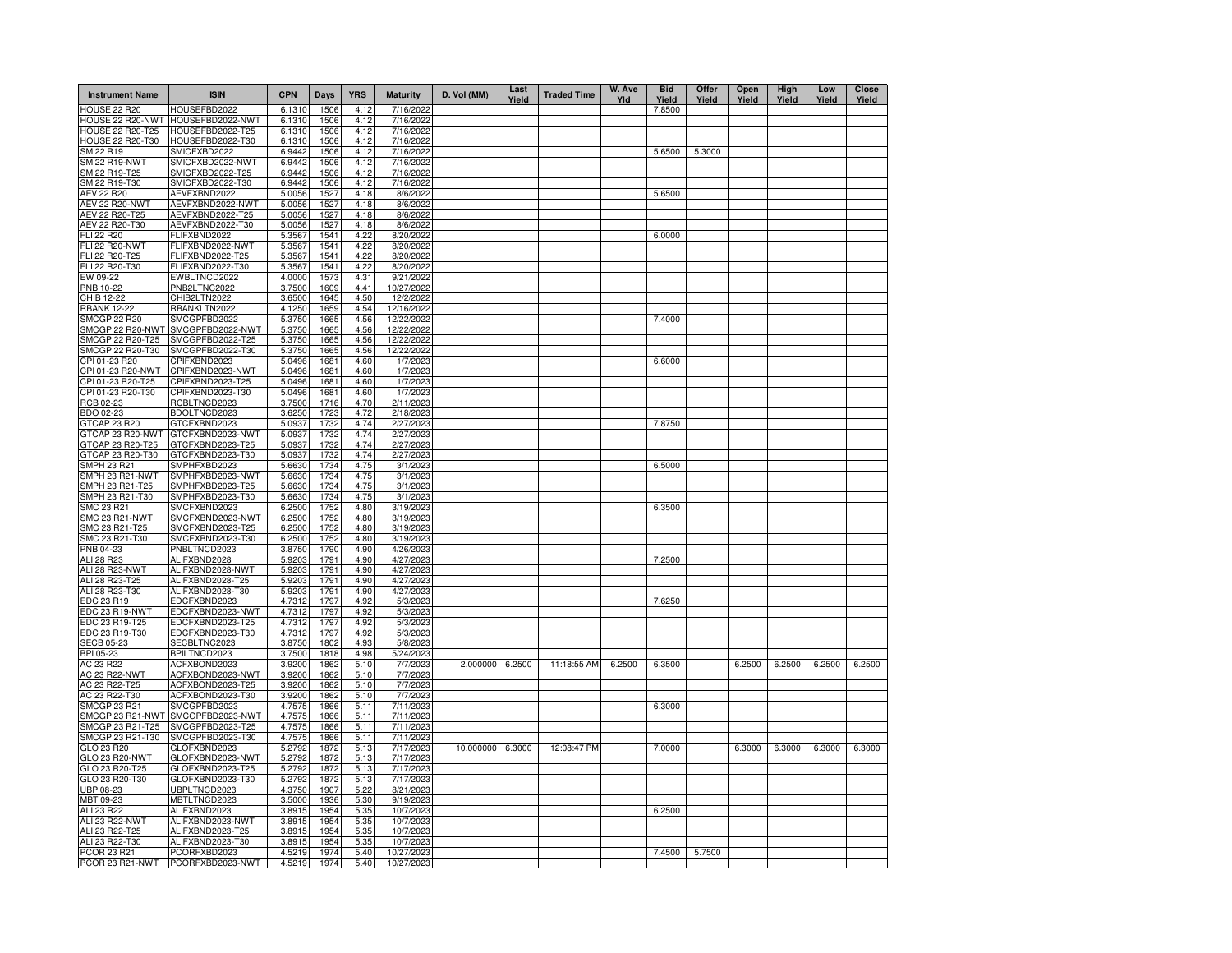| <b>Instrument Name</b>               | <b>ISIN</b>                          | <b>CPN</b>       | <b>Days</b>  | <b>YRS</b>   | <b>Maturity</b>        | D. Vol (MM) | Last<br>Yield | <b>Traded Time</b> | W. Ave<br>YId | <b>Bid</b><br>Yield | Offer<br>Yield | Open<br>Yield | High<br>Yield | Low<br>Yield | <b>Close</b><br>Yield |
|--------------------------------------|--------------------------------------|------------------|--------------|--------------|------------------------|-------------|---------------|--------------------|---------------|---------------------|----------------|---------------|---------------|--------------|-----------------------|
| PCOR 23 R21-T25                      | PCORFXBD2023-T25                     | 4.5219           | 1974         | 5.40         | 10/27/2023             |             |               |                    |               |                     |                |               |               |              |                       |
| PCOR 23 R21-T30                      | PCORFXBD2023-T30                     | 4.5219           | 1974         | 5.40         | 10/27/2023             |             |               |                    |               |                     |                |               |               |              |                       |
| <b>SECB 11-23</b>                    | SECB2LTN2023                         | 4.5000           | 1980         | 5.42         | 11/2/2023              |             |               |                    |               |                     |                |               |               |              |                       |
| BDO 11-23<br>FLI 23 R20              | BDO2LTNC2023<br>FLIFXBND2023         | 4.3750<br>5.4333 | 1985<br>1986 | 5.43<br>5.44 | 11/7/2023<br>11/8/2023 |             |               |                    |               | 6.5000              |                |               |               |              |                       |
| <b>FLI 23 R20-NWT</b>                | FLIFXBND2023-NWT                     | 5.4333           | 1986         | 5.44         | 11/8/2023              |             |               |                    |               |                     |                |               |               |              |                       |
| FLI 23 R20-T25                       | FLIFXBND2023-T25                     | 5.4333           | 1986         | 5.44         | 11/8/2023              |             |               |                    |               |                     |                |               |               |              |                       |
| FLI 23 R20-T30                       | FLIFXBND2023-T30                     | 5.4333           | 1986         | 5.44         | 11/8/2023              |             |               |                    |               |                     |                |               |               |              |                       |
| <b>AEV 23 R20</b>                    | AEVFXBND2023                         | 4.6188           | 1999         | 5.47         | 11/21/2023             |             |               |                    |               | 6.1500              |                |               |               |              |                       |
| AEV 23 R20-NWT                       | AEVFXBND2023-NWT                     | 4.6188           | 1999         | 5.47         | 11/21/2023             |             |               |                    |               |                     |                |               |               |              |                       |
| AEV 23 R20-T25                       | AEVFXBND2023-T25                     | 4.6188           | 1999         | 5.47         | 11/21/2023             |             |               |                    |               |                     |                |               |               |              |                       |
| AEV 23 R20-T30                       | AEVFXBND2023-T30                     | 4.6188           | 1999         | 5.47         | 11/21/2023             |             |               |                    |               |                     |                |               |               |              |                       |
| SM 23 R21                            | SMICFXBD2023                         | 5.1590           | 2017         | 5.52         | 12/9/2023              |             |               |                    |               | 6.9500              |                |               |               |              |                       |
| SM 23 R21-NWT                        | SMICFXBD2023-NWT                     | 5.1590           | 2017<br>2017 | 5.52         | 12/9/2023              |             |               |                    |               |                     |                |               |               |              |                       |
| SM 23 R21-T25<br>SM 23 R21-T30       | SMICFXBD2023-T25<br>SMICFXBD2023-T30 | 5.1590<br>5.1590 | 2017         | 5.52<br>5.52 | 12/9/2023<br>12/9/2023 |             |               |                    |               |                     |                |               |               |              |                       |
| FDC 24 R21                           | FDCFXBND2024                         | 6.1458           | 2063         | 5.65         | 1/24/2024              | 5.500000    | 6.0000        | 2:57:52 PM         | 6.0000        | 6.1750              |                | 6.0000        | 6.0000        | 6.0000       | 6.0000                |
| FDC 24 R21-NWT                       | FDCFXBND2024-NWT                     | 6.1458           | 2063         | 5.65         | 1/24/2024              |             |               |                    |               |                     |                |               |               |              |                       |
| FDC 24 R21-T25                       | FDCFXBND2024-T25                     | 6.1458           | 2063         | 5.65         | 1/24/2024              |             |               |                    |               |                     |                |               |               |              |                       |
| FDC 24 R21-T30                       | FDCFXBND2024-T30                     | 6.1458           | 2063         | 5.65         | 1/24/2024              |             |               |                    |               |                     |                |               |               |              |                       |
| ALI 24 R20                           | ALIFXBND2024                         | 5.0000           | 2069         | 5.66         | 1/30/2024              |             |               |                    |               | 6.2000              | 5.5000         |               |               |              |                       |
| <b>ALI 24 R20-NWT</b>                | ALIFXBND2024-NWT                     | 5.0000           | 2069         | 5.66         | 1/30/2024              |             |               |                    |               |                     |                |               |               |              |                       |
| ALI 24 R20-T25                       | ALIFXBND2024-T25                     | 5.0000           | 2069         | 5.66         | 1/30/2024              |             |               |                    |               |                     |                |               |               |              |                       |
| ALI 24 R20-T30                       | ALIFXBND2024-T30                     | 5.0000           | 2069         | 5.66         | 1/30/2024              |             |               |                    |               |                     |                |               |               |              |                       |
| <b>TEL 24 R21</b>                    | TELFXBND2024                         | 5.2813           | 2076         | 5.68         | 2/6/2024               |             |               |                    |               | 6.1500              |                |               |               |              |                       |
| TEL 24 R21-NWT<br>TEL 24 R21-T25     | TELFXBND2024-NWT                     | 5.2813<br>5.2813 | 2076<br>2076 | 5.68<br>5.68 | 2/6/2024<br>2/6/2024   |             |               |                    |               |                     |                |               |               |              |                       |
| TEL 24 R21-T30                       | TELFXBND2024-T25<br>TELFXBND2024-T30 | 5.2813           | 2076         | 5.68         | 2/6/2024               |             |               |                    |               |                     |                |               |               |              |                       |
| JGS 24 R20                           | JGSFXBND2024                         | 5.3000           | 2097         | 5.74         | 2/27/2024              | 0.200000    | 6.4000        | 3:08:59 PM         |               | 6.9000              |                | 6.4000        | 6.4000        | 6.4000       | 6.4000                |
| JGS 24 R20-NWT                       | JGSFXBND2024-NWT                     | 5.3000           | 2097         | 5.74         | 2/27/2024              |             |               |                    |               |                     |                |               |               |              |                       |
| JGS 24 R20-T25                       | JGSFXBND2024-T25                     | 5.3000           | 2097         | 5.74         | 2/27/2024              |             |               |                    |               |                     |                |               |               |              |                       |
| JGS 24 R20-T30                       | JGSFXBND2024-T30                     | 5.3000           | 2097         | 5.74         | 2/27/2024              |             |               |                    |               |                     |                |               |               |              |                       |
| <b>SMC 24 R22</b>                    | SMCFXBND2024                         | 5.2840           | 2100         | 5.75         | 3/1/2024               |             |               |                    |               | 7.0000              |                |               |               |              |                       |
| <b>SMC 24 R22-NWT</b>                | SMCFXBND2024-NWT                     | 5.2840           | 2100         | 5.75         | 3/1/2024               |             |               |                    |               |                     |                |               |               |              |                       |
| SMC 24 R22-T25                       | SMCFXBND2024-T25                     | 5.2840           | 2100         | 5.75         | 3/1/2024               |             |               |                    |               |                     |                |               |               |              |                       |
| SMC 24 R22-T30                       | SMCFXBND2024-T30                     | 5.2840           | 2100         | 5.75         | 3/1/2024               |             |               |                    |               |                     |                |               |               |              |                       |
| STIESG 24 R22<br>STIESG 24 R22-NWT   | STIGFXBD2024<br>STIGFXBD2024-NWT     | 5.8085<br>5.8085 | 2122<br>2122 | 5.81<br>5.81 | 3/23/2024<br>3/23/2024 |             |               |                    |               | 6.4500              |                |               |               |              |                       |
| STIESG 24 R22-T25                    | STIGFXBD2024-T25                     | 5.8085           | 2122         | 5.81         | 3/23/2024              |             |               |                    |               |                     |                |               |               |              |                       |
| STIESG 24 R22-T30                    | STIGFXBD2024-T30                     | 5.8085           | 2122         | 5.81         | 3/23/2024              |             |               |                    |               |                     |                |               |               |              |                       |
| <b>MEG 24 R22</b>                    | MEGFXBND2024                         | 5.3535           | 2127         | 5.82         | 3/28/2024              |             |               |                    |               | 7.3500              | 4.5000         |               |               |              |                       |
| <b>MEG 24 R22-NWT</b>                | MEGFXBND2024-NWT                     | 5.3535           | 2127         | 5.82         | 3/28/2024              |             |               |                    |               |                     |                |               |               |              |                       |
| MEG 24 R22-T25                       | MEGFXBND2024-T25                     | 5.3535           | 2127         | 5.82         | 3/28/2024              |             |               |                    |               |                     |                |               |               |              |                       |
| MEG 24 R22-T30                       | MEGFXBND2024-T30                     | 5.3535           | 2127         | 5.82         | 3/28/2024              |             |               |                    |               |                     |                |               |               |              |                       |
| <b>MNTC 24 R21</b>                   | MNTCFXBD2024                         | 5.5000           | 2130         | 5.83         | 3/31/2024              |             |               |                    |               | 6.7500              |                |               |               |              |                       |
| MNTC 24 R21-NWT<br>MNTC 24 R21-T25   | MNTCFXBD2024-NWT<br>MNTCFXBD2024-T25 | 5.5000<br>5.5000 | 2130<br>2130 | 5.83<br>5.83 | 3/31/2024<br>3/31/2024 |             |               |                    |               |                     |                |               |               |              |                       |
| MNTC 24 R21-T30                      | MNTCFXBD2024-T30                     | 5.5000           | 2130         | 5.83         | 3/31/2024              |             |               |                    |               |                     |                |               |               |              |                       |
| SMB 24 R21                           | SMBFXBND2024                         | 6.0000           | 2132         | 5.84         | 4/2/2024               |             |               |                    |               | 7.5000              |                |               |               |              |                       |
| <b>SMB 24 R21-NWT</b>                | SMBFXBND2024-NWT                     | 6.0000           | 2132         | 5.84         | 4/2/2024               |             |               |                    |               |                     |                |               |               |              |                       |
| SMB 24 R21-T25                       | SMBFXBND2024-T25                     | 6.0000           | 2132         | 5.84         | 4/2/2024               |             |               |                    |               |                     |                |               |               |              |                       |
| SMB 24 R21-T30                       | SMBFXBND2024-T30                     | 6.0000           | 2132         | 5.84         | 4/2/2024               |             |               |                    |               |                     |                |               |               |              |                       |
| SMPH 05-24 R22                       | SMPH2FBD2024                         | 5.1683           | 2178         | 5.96         | 5/18/2024              | 6.000000    | 6.0000        | 3:38:04 PM         | 5.9833        | 6.5000              |                | 5.9000        | 6.0000        | 5.9000       | 6.0000                |
|                                      | SMPH 05-24 R22-NW SMPH2FBD2024-NWT   | 5.1683           | 2178         | 5.96         | 5/18/2024              |             |               |                    |               |                     |                |               |               |              |                       |
| SMPH 05-24 R22-T25                   | SMPH2FBD2024-T25<br>SMPH2FBD2024-T30 | 5.1683           | 2178<br>2178 | 5.96<br>5.96 | 5/18/2024              |             |               |                    |               |                     |                |               |               |              |                       |
| SMPH 05-24 R22-T30<br>SM 24 R21      | SMICFXBD2024                         | 5.1683<br>5.6125 | 2179         | 5.97         | 5/18/2024<br>5/19/2024 |             |               |                    |               | 6.8000              |                |               |               |              |                       |
| SM 24 R21-NWT                        | SMICFXBD2024-NWT                     | 5.6125           | 2179         | 5.97         | 5/19/2024              |             |               |                    |               |                     |                |               |               |              |                       |
| SM 24 R21-T25                        | SMICFXBD2024-T25                     | 5.6125           | 2179         | 5.97         | 5/19/2024              |             |               |                    |               |                     |                |               |               |              |                       |
| SM 24 R21-T30                        | SMICFXBD2024-T30                     | 5.6125           | 2179         | 5.97         | 5/19/2024              |             |               |                    |               |                     |                |               |               |              |                       |
| MBT 07-24                            | MBTLTNCD2024                         | 3.8750           | 2241         | 6.14         | 7/20/2024              |             |               |                    |               |                     |                |               |               |              |                       |
| DD 24 R22                            | DDFXBOND2024                         | 6.0952           | 2242         | 6.14         | 7/21/2024              |             |               |                    |               | 8.4500              | 6.1000         |               |               |              |                       |
| <b>DD 24 R22-NWT</b>                 | DDFXBOND2024-NWT                     | 6.0952           | 2242         | 6.14         | 7/21/2024              |             |               |                    |               |                     |                |               |               |              |                       |
| DD 24 R22-T25                        | DDFXBOND2024-T25                     | 6.0952           | 2242         | 6.14         | 7/21/2024              |             |               |                    |               |                     |                |               |               |              |                       |
| DD 24 R22-T30                        | DDFXBOND2024-T30                     | 6.0952           | 2242         | 6.14         | 7/21/2024              |             |               |                    |               |                     |                |               |               |              |                       |
| GTCAP 24 R21                         | GTCFXBND2024                         | 5.6250           | 2259         | 6.18         | 8/7/2024               |             |               |                    |               | 8.2250              |                |               |               |              |                       |
| GTCAP 24 R21-NWT<br>GTCAP 24 R21-T25 | GTCFXBND2024-NWT<br>GTCFXBND2024-T25 | 5.6250           | 2259<br>2259 | 6.18         | 8/7/2024               |             |               |                    |               |                     |                |               |               |              |                       |
| GTCAP 24 R21-T30                     | GTCFXBND2024-T30                     | 5.6250<br>5.6250 | 2259         | 6.18<br>6.18 | 8/7/2024<br>8/7/2024   |             |               |                    |               |                     |                |               |               |              |                       |
| <b>VLL 24 R23</b>                    | VLLFXBND2024                         | 5.7512           | 2260         | 6.19         | 8/8/2024               |             |               |                    |               | 7.2500              |                |               |               |              |                       |
| VLL 24 R23-NWT                       | VLLFXBND2024-NWT                     | 5.7512           | 2260         | 6.19         | 8/8/2024               |             |               |                    |               |                     |                |               |               |              |                       |
| <b>VLL 24 R23-T25</b>                | VLLFXBND2024-T25                     | 5.7512           | 2260         | 6.19         | 8/8/2024               |             |               |                    |               |                     |                |               |               |              |                       |
| VLL 24 R23-T30                       | VLLFXBND2024-T30                     | 5.7512           | 2260         | 6.19         | 8/8/2024               |             |               |                    |               |                     |                |               |               |              |                       |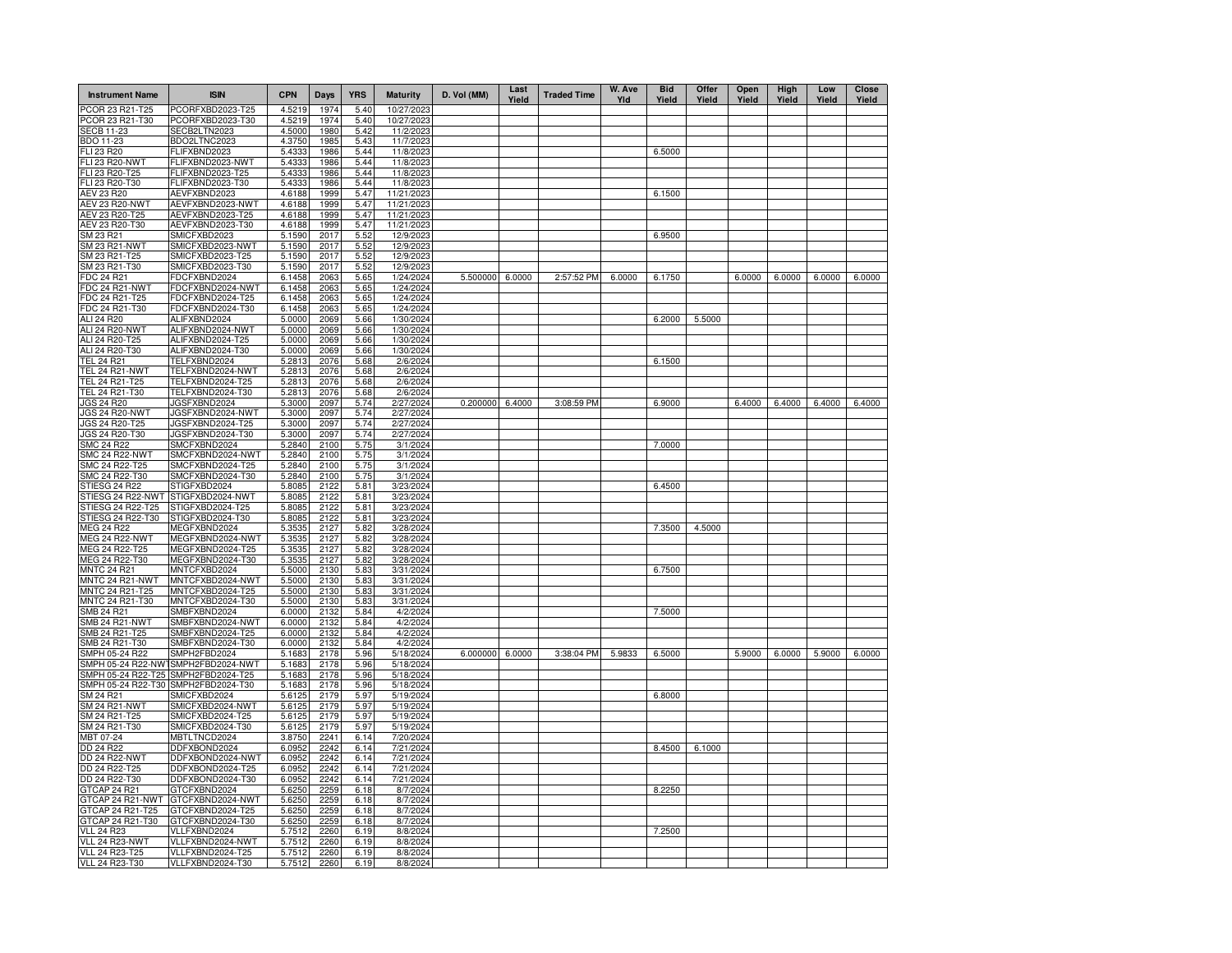| <b>Instrument Name</b>              | <b>ISIN</b>                                       | <b>CPN</b>       | Days         | <b>YRS</b>   | <b>Maturity</b>          | D. Vol (MM)      | Last<br>Yield | <b>Traded Time</b> | W. Ave<br>YId | <b>Bid</b><br>Yield | Offer<br>Yield | Open<br>Yield | High<br>Yield | Low<br>Yield | <b>Close</b><br>Yield |
|-------------------------------------|---------------------------------------------------|------------------|--------------|--------------|--------------------------|------------------|---------------|--------------------|---------------|---------------------|----------------|---------------|---------------|--------------|-----------------------|
| SMPH 24 R21                         | SMPHFXBD2024                                      | 5.7417           | 2284         | 6.25         | 9/1/2024                 |                  |               |                    |               | 6.7500              |                |               |               |              |                       |
| SMPH 24 R21-NWT                     | SMPHFXBD2024-NWT                                  | 5.7417           | 2284         | 6.25         | 9/1/2024                 |                  |               |                    |               |                     |                |               |               |              |                       |
| SMPH 24 R21-T25                     | SMPHFXBD2024-T25                                  | 5.7417           | 2284         | 6.25         | 9/1/2024                 |                  |               |                    |               |                     |                |               |               |              |                       |
| SMPH 24 R21-T30<br>FLI 24 R21       | SMPHFXBD2024-T30<br>FLIFXBND2024                  | 5.7417<br>5.6389 | 2284<br>2378 | 6.25<br>6.51 | 9/1/2024<br>12/4/2024    |                  |               |                    |               | 6.5000              |                |               |               |              |                       |
| <b>FLI 24 R21-NWT</b>               | FLIFXBND2024-NWT                                  | 5.6389           | 2378         | 6.51         | 12/4/2024                |                  |               |                    |               |                     |                |               |               |              |                       |
| FLI 24 R21-T25                      | FLIFXBND2024-T25                                  | 5.6389           | 2378         | 6.51         | 12/4/2024                |                  |               |                    |               |                     |                |               |               |              |                       |
| FLI 24 R21-T30                      | FLIFXBND2024-T30                                  | 5.6389           | 2378         | 6.51         | 12/4/2024                |                  |               |                    |               |                     |                |               |               |              |                       |
| <b>SMCGP 24 R22</b>                 | SMCGPFBD2024                                      | 6.2500           | 2396         | 6.56         | 12/22/2024               |                  |               |                    |               | 7.7500              |                |               |               |              |                       |
| SMCGP 24 R22-NWT                    | SMCGPFBD2024-NWT                                  | 6.2500           | 2396         | 6.56         | 12/22/2024               |                  |               |                    |               |                     |                |               |               |              |                       |
| SMCGP 24 R22-T25                    | SMCGPFBD2024-T25                                  | 6.2500           | 2396         | 6.56         | 12/22/2024               |                  |               |                    |               |                     |                |               |               |              |                       |
| SMCGP 24 R22-T30<br>AC 25 R23       | SMCGPFBD2024-T30<br>ACFXBOND2025                  | 6.2500<br>4.8200 | 2396<br>2446 | 6.56<br>6.70 | 12/22/2024<br>2/10/2025  | 10.670000 5.9750 |               | 2:08:38 PM         | 5.9963        | 7.3500              |                | 6.7500        | 6.7500        | 5.9750       | 5.9750                |
| AC 25 R23-NWT                       | ACFXBOND2025-NWT                                  | 4.8200           | 2446         | 6.70         | 2/10/2025                |                  |               |                    |               |                     |                |               |               |              |                       |
| AC 25 R23-T25                       | ACFXBOND2025-T25                                  | 4.8200           | 2446         | 6.70         | 2/10/2025                |                  |               |                    |               |                     |                |               |               |              |                       |
| AC 25 R23-T30                       | ACFXBOND2025-T30                                  | 4.8200           | 2446         | 6.70         | 2/10/2025                |                  |               |                    |               |                     |                |               |               |              |                       |
| <b>RLC 02-25</b>                    | RLCFXBND2025                                      | 4.9344           | 2459         | 6.73         | 2/23/2025                |                  |               |                    |               | 8.0000              |                |               |               |              |                       |
| RLC 02-25-NWT                       | RLCFXBND2025-NWT                                  | 4.9344           | 2459         | 6.73         | 2/23/2025                |                  |               |                    |               |                     |                |               |               |              |                       |
| RLC 02-25-T25                       | RLCFXBND2025-T25                                  | 4.9344           | 2459         | 6.73         | 2/23/2025                |                  |               |                    |               |                     |                |               |               |              |                       |
| RLC 02-25-T30<br>SMPH 03-25 R23     | RLCFXBND2025-T30<br>SMPH2FBD2025                  | 4.9344<br>6.0804 | 2459<br>2465 | 6.73<br>6.75 | 2/23/2025<br>3/1/2025    |                  |               |                    |               | 6.5000              |                |               |               |              |                       |
|                                     | SMPH 03-25 R23-NW1SMPH2FBD2025-NWT                | 6.0804           | 2465         | 6.75         | 3/1/2025                 |                  |               |                    |               |                     |                |               |               |              |                       |
| SMPH 03-25 R23-T25                  | SMPH2FBD2025-T25                                  | 6.0804           | 2465         | 6.75         | 3/1/2025                 |                  |               |                    |               |                     |                |               |               |              |                       |
| SMPH 03-25 R23-T30                  | SMPH2FBD2025-T30                                  | 6.0804           | 2465         | 6.75         | 3/1/2025                 |                  |               |                    |               |                     |                |               |               |              |                       |
| SMC 25 R23                          | SMCFXBND2025                                      | 6.6250           | 2483         | 6.80         | 3/19/2025                | 13.500000        | 6.5750        | 3:10:36 PM         | 6.5750        | 6.7500              | 6.5750         | 6.5750        | 6.5750        | 6.5750       | 6.5750                |
| SMC 25 R23-NWT                      | SMCFXBND2025-NWT                                  | 6.6250           | 2483         | 6.80         | 3/19/2025                |                  |               |                    |               |                     |                |               |               |              |                       |
| SMC 25 R23-T25                      | SMCFXBND2025-T25                                  | 6.6250           | 2483         | 6.80         | 3/19/2025                |                  |               |                    |               |                     |                |               |               |              |                       |
| SMC 25 R23-T30                      | SMCFXBND2025-T30                                  | 6.6250           | 2483         | 6.80         | 3/19/2025                |                  |               |                    |               |                     |                |               |               |              |                       |
| ALI 25 R21<br>ALI 25 R21-NWT        | ALIFXBND2025<br>ALIFXBND2025-NWT                  | 5.6250<br>5.6250 | 2520<br>2520 | 6.90<br>6.90 | 4/25/2025<br>4/25/2025   | 3.000000         | 6.0000        | 2:00:59 PM         | 6.0033        | 6.7500              |                | 6.1000        | 6.1000        | 6.0000       | 6.0000                |
| ALI 25 R21-T25                      | ALIFXBND2025-T25                                  | 5.6250           | 2520         | 6.90         | 4/25/2025                |                  |               |                    |               |                     |                |               |               |              |                       |
| ALI 25 R21-T30                      | ALIFXBND2025-T30                                  | 5.6250           | 2520         | 6.90         | 4/25/2025                |                  |               |                    |               |                     |                |               |               |              |                       |
| <b>SLTC 25 R22</b>                  | SLTCFXBD2025                                      | 6.4872           | 2547         | 6.97         | 5/22/2025                |                  |               |                    |               | 8.6000              |                |               |               |              |                       |
| SLTC 25 R22-NWT                     | SLTCFXBD2025-NWT                                  | 6.4872           | 2547         | 6.97         | 5/22/2025                |                  |               |                    |               |                     |                |               |               |              |                       |
| <b>SLTC 25 R22-T25</b>              | SLTCFXBD2025-T25                                  | 6.4872           | 2547         | 6.97         | 5/22/2025                |                  |               |                    |               |                     |                |               |               |              |                       |
| SLTC 25 R22-T30                     | SLTCFXBD2025-T30                                  | 6.4872           | 2547         | 6.97         | 5/22/2025                |                  |               |                    |               |                     |                |               |               |              |                       |
| HOUSE 25 R22                        | HOUSEFBD2025<br>HOUSE 25 R22-NWT HOUSEFBD2025-NWT | 6.8666           | 2602<br>2602 | 7.12<br>7.12 | 7/16/2025<br>7/16/2025   |                  |               |                    |               | 8.2250              |                |               |               |              |                       |
| HOUSE 25 R22-T25                    | HOUSEFBD2025-T25                                  | 6.8666<br>6.8666 | 2602         | 7.12         | 7/16/2025                |                  |               |                    |               |                     |                |               |               |              |                       |
| <b>HOUSE 25 R22-T30</b>             | HOUSEFBD2025-T30                                  | 6.8666           | 2602         | 7.12         | 7/16/2025                |                  |               |                    |               |                     |                |               |               |              |                       |
| FLI 25 R22                          | FLIFXBND2025                                      | 5.7139           | 2637         | 7.22         | 8/20/2025                |                  |               |                    |               | 6.7500              |                |               |               |              |                       |
| <b>FLI 25 R22-NWT</b>               | FLIFXBND2025-NWT                                  | 5.7139           | 2637         | 7.22         | 8/20/2025                |                  |               |                    |               |                     |                |               |               |              |                       |
| FLI 25 R22-T25                      | FLIFXBND2025-T25                                  | 5.7139           | 2637         | 7.22         | 8/20/2025                |                  |               |                    |               |                     |                |               |               |              |                       |
| FLI 25 R22-T30                      | FLIFXBND2025-T30                                  | 5.7139           | 2637         | 7.22         | 8/20/2025                |                  |               |                    |               |                     |                |               |               |              |                       |
| ALI 25 R22<br><b>ALI 25 R22-NWT</b> | ALI2FXBD2025<br>ALI2FXBD2025-NWT                  | 4.7500<br>4.7500 | 2703<br>2703 | 7.40<br>7.40 | 10/25/2025<br>10/25/2025 | 10.000000 6.6500 |               | 12:08:56 PM        | 6.6500        | 6.8750              |                | 6.6500        | 6.6500        | 6.6500       | 6.6500                |
| ALI 25 R22-T25                      | ALI2FXBD2025-T25                                  | 4.7500           | 2703         | 7.40         | 10/25/2025               |                  |               |                    |               |                     |                |               |               |              |                       |
| ALI 25 R22-T30                      | ALI2FXBD2025-T30                                  | 4.7500           | 2703         | 7.40         | 10/25/2025               |                  |               |                    |               |                     |                |               |               |              |                       |
| <b>SMPH 25 R23</b>                  | SMPHFXBD2025                                      | 4.7990           | 2734         | 7.49         | 11/25/2025               | 10.000000 6.7500 |               | 12:09:52 PM        | 6.7500        | 6.6000              |                | 6.7500        | 6.7500        | 6.7500       | 6.7500                |
| SMPH 25 R23-NWT                     | SMPHFXBD2025-NWT                                  | 4.7990           | 2734         | 7.49         | 11/25/2025               |                  |               |                    |               |                     |                |               |               |              |                       |
| SMPH 25 R23-T25                     | SMPHFXBD2025-T25                                  | 4.7990           | 2734         | 7.49         | 11/25/2025               |                  |               |                    |               |                     |                |               |               |              |                       |
| SMPH 25 R23-T30                     | SMPHFXBD2025-T30                                  | 4.7990           | 2734         | 7.49         | 11/25/2025               |                  |               |                    |               |                     |                |               |               |              |                       |
| MER 25 R20<br><b>MER 25 R20-NWT</b> | MERFXBND2025<br>MERFXBND2025-NWT                  | 4.8750<br>4.8750 | 2751<br>2751 | 7.53<br>7.53 | 12/12/2025<br>12/12/2025 | 10.000000 6.7000 |               | 12:10:06 PM        | 6.7000        | 6.9500              |                | 6.7000        | 6.7000        | 6.7000       | 6.7000                |
| MER 25 R20-T25                      | MERFXBND2025-T25                                  | 4.8750           | 2751         | 7.53         | 12/12/2025               |                  |               |                    |               |                     |                |               |               |              |                       |
| MER 25 R20-T30                      | MERFXBND2025-T30                                  | 4.8750           | $275 -$      | 7.53         | 12/12/2025               |                  |               |                    |               |                     |                |               |               |              |                       |
| ALI 26 R23                          | ALIFXBND2026                                      | 4.8500           | 285          | 7.81         | 3/23/2026                |                  |               |                    |               | 6.9000              |                |               |               |              |                       |
| ALI 26 R23-NWT                      | ALIFXBND2026-NWT                                  | 4.8500           | 285          | 7.81         | 3/23/2026                |                  |               |                    |               |                     |                |               |               |              |                       |
| ALI 26 R23-T25                      | ALIFXBND2026-T25                                  | 4.8500           | 285          | 7.81         | 3/23/2026                |                  |               |                    |               |                     |                |               |               |              |                       |
| ALI 26 R23-T30                      | ALIFXBND2026-T30                                  | 4.8500           | 285          | 7.81         | 3/23/2026                |                  |               |                    |               |                     |                |               |               |              |                       |
| SMCGP 26 R23<br>SMCGP 26 R23-NWT    | SMCGPFBD2026<br>SMCGPFBD2026-NWT                  | 5.1792<br>5.1792 | 2962<br>2962 | 8.11<br>8.11 | 7/11/2026<br>7/11/2026   |                  |               |                    |               | 7.5000              |                |               |               |              |                       |
| SMCGP 26 R23-T25                    | SMCGPFBD2026-T25                                  | 5.1792           | 2962         | 8.11         | 7/11/2026                |                  |               |                    |               |                     |                |               |               |              |                       |
| SMCGP 26 R23-T30                    | SMCGPFBD2026-T30                                  | 5.1792           | 2962         | 8.11         | 7/11/2026                |                  |               |                    |               |                     |                |               |               |              |                       |
| SMPH 26 R23                         | SMPHFXBD2026                                      | 4.2005           | 2977         | 8.15         | 7/26/2026                | 10.000000 6.8000 |               | 12:10:01 PM        |               | 6.9000              |                | 6.8000        | 6.8000        | 6.8000       | 6.8000                |
| SMPH 26 R23-NWT                     | SMPHFXBD2026-NWT                                  | 4.2005           | 2977         | 8.15         | 7/26/2026                |                  |               |                    |               |                     |                |               |               |              |                       |
| SMPH 26 R23-T25                     | SMPHFXBD2026-T25                                  | 4.2005           | 2977         | 8.15         | 7/26/2026                |                  |               |                    |               |                     |                |               |               |              |                       |
| SMPH 26 R23-T30                     | SMPHFXBD2026-T30                                  | 4.2005           | 2977         | 8.15         | 7/26/2026                |                  |               |                    |               |                     |                |               |               |              |                       |
| AP 26 R21<br>AP 26 R21-NWT          | APCFXBND2026<br>APCFXBND2026-NWT                  | 6.1000<br>6.1000 | 3023<br>3023 | 8.28<br>8.28 | 9/10/2026<br>9/10/2026   |                  |               |                    |               | 6.5000              |                |               |               |              |                       |
| AP 26 R21-T25                       | APCFXBND2026-T25                                  | 6.1000           | 3023         | 8.28         | 9/10/2026                |                  |               |                    |               |                     |                |               |               |              |                       |
| AP 26 R21-T30                       | APCFXBND2026-T30                                  | 6.1000           | 3023         | 8.28         | 9/10/2026                |                  |               |                    |               |                     |                |               |               |              |                       |
| DD 26 R23                           | DDFXBOND2026                                      | 5.9721           | 3119         | 8.54         | 12/15/2026               |                  |               |                    |               | 9.0000              | 6.6000         |               |               |              |                       |